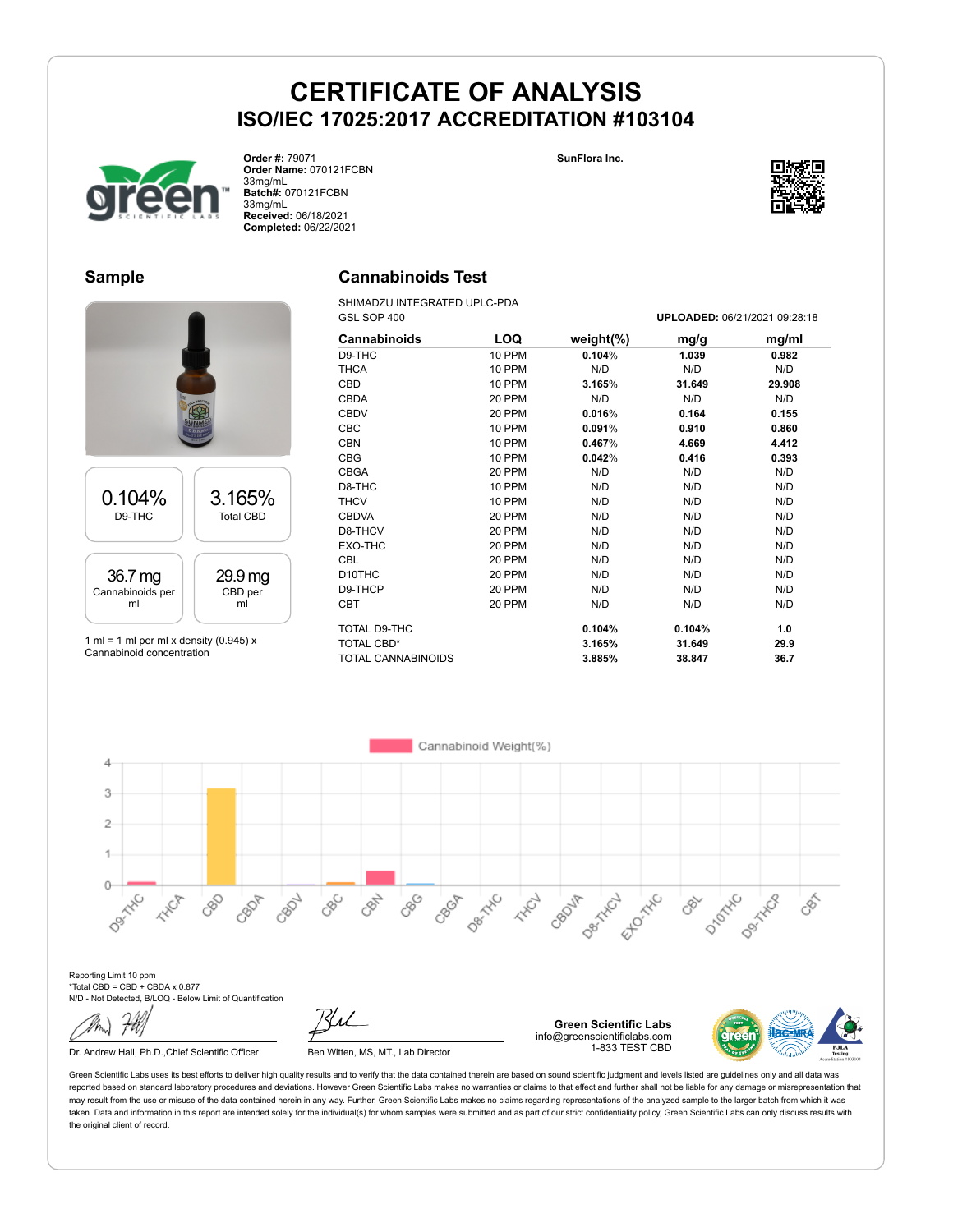

**Order #:** 79071 **Order Name:** 070121FCBN 33mg/mL **Batch#:** 070121FCBN 33mg/mL **Received:** 06/18/2021 **Completed:** 06/22/2021

### **TERPENES: TOTAL (0.195%)**

Headspace GCMS - Shimadzu GCMS QP2020 with HS20

#### GSL SOP 404 **Prepared:** 06/18/2021 17:46:04 **Uploaded:** 06/21/2021 12:56:31

**SunFlora Inc.**

| Terpene                   | Results (%)  | LOQ (%) | $LOD$ $(\%)$ |
|---------------------------|--------------|---------|--------------|
| 3-CARENE                  | <b>B/LOQ</b> | 0.003%  | 0.001%       |
| A-BISABOLOL               | 0.006%       | 0.003%  | 0.001%       |
| A-CEDRENE                 | B/LOQ        | 0.003%  | 0.001%       |
| A-HUMULENE                | B/LOQ        | 0.003%  | 0.001%       |
| <b>A-PINENE</b>           | 0.009%       | 0.003%  | 0.001%       |
| A-TERPINENE               | <b>B/LOQ</b> | 0.003%  | 0.001%       |
| <b>B-MYRCENE</b>          | B/LOQ        | 0.003%  | 0.001%       |
| <b>B-PINENE</b>           | 0.004%       | 0.003%  | 0.001%       |
| BORNEOL (MIX OF ISOMERS)  | 0.007%       | 0.003%  | 0.001%       |
| <b>CAMPHENE</b>           | 0.020%       | 0.003%  | 0.001%       |
| CAMPHOR (MIX OF ISOMERS)  | B/LOQ        | 0.003%  | 0.001%       |
| CARYOPHYLLENE OXIDE       | B/LOQ        | 0.003%  | 0.001%       |
| CEDROL                    | 0.003%       | 0.003%  | 0.001%       |
| <b>CIS-NEROLIDOL</b>      | B/LOQ        | 0.003%  | 0.001%       |
| <b>CIS-OCIMENE</b>        | 0.003%       | 0.003%  | 0.001%       |
| ENDO-FENCHYL ALCOHOL      | B/LOQ        | 0.003%  | 0.001%       |
| <b>EUCALYPTOL</b>         | 0.003%       | 0.003%  | 0.001%       |
| FENCHONE (MIX OF ISOMERS) | B/LOQ        | 0.003%  | 0.001%       |
| <b>GAMMA-TERPINENE</b>    | B/LOQ        | 0.003%  | 0.001%       |

| Terpene                    | Results (%)  | LOQ (%) | $LOD$ $(\%)$ |
|----------------------------|--------------|---------|--------------|
| <b>GERANIOL</b>            | <b>B/LOQ</b> | 0.003%  | 0.001%       |
| <b>GERANYL ACETATE</b>     | 0.005%       | 0.003%  | 0.001%       |
| <b>GUAIOL</b>              | B/LOQ        | 0.003%  | 0.001%       |
| <b>HEXAHYDROTHYMOL</b>     | B/LOQ        | 0.003%  | 0.001%       |
| <b>ISOBORNEOL</b>          | B/LOQ        | 0.003%  | 0.001%       |
| <b>ISOPULEGOL</b>          | B/LOQ        | 0.003%  | 0.001%       |
| <b>LIMONENE</b>            | 0.004%       | 0.003%  | 0.001%       |
| <b>LINALOOL</b>            | 0.054%       | 0.003%  | 0.001%       |
| <b>NEROL</b>               | B/LOQ        | 0.003%  | 0.001%       |
| P-MENTHA-1, 5-DIENE        | B/LOQ        | 0.003%  | 0.001%       |
| PULEGONE (+)               | B/LOQ        | 0.003%  | 0.001%       |
| SABINENE HYDRATE           | B/LOQ        | 0.003%  | 0.001%       |
| TERPINEOL (MIX OF ISOMERS) | B/LOQ        | 0.003%  | 0.001%       |
| <b>TERPINOLENE</b>         | 0.038%       | 0.003%  | 0.001%       |
| TRANS-CARYOPHYLLENE        | 0.010%       | 0.003%  | 0.001%       |
| TRANS-NEROLIDOL            | B/LOQ        | 0.003%  | 0.001%       |
| <b>TRANS-OCIMENE</b>       | 0.020%       | 0.003%  | 0.001%       |
| VALENCENE                  | B/LOQ        | 0.003%  | 0.001%       |

### **Top Terpenes Results:**



Dr. Andrew Hall, Ph.D., Chief Scientific Officer Ben Witten, MS, MT., Lab Director

**Green Scientific Labs** info@greenscientificlabs.com 1-833 TEST CBD



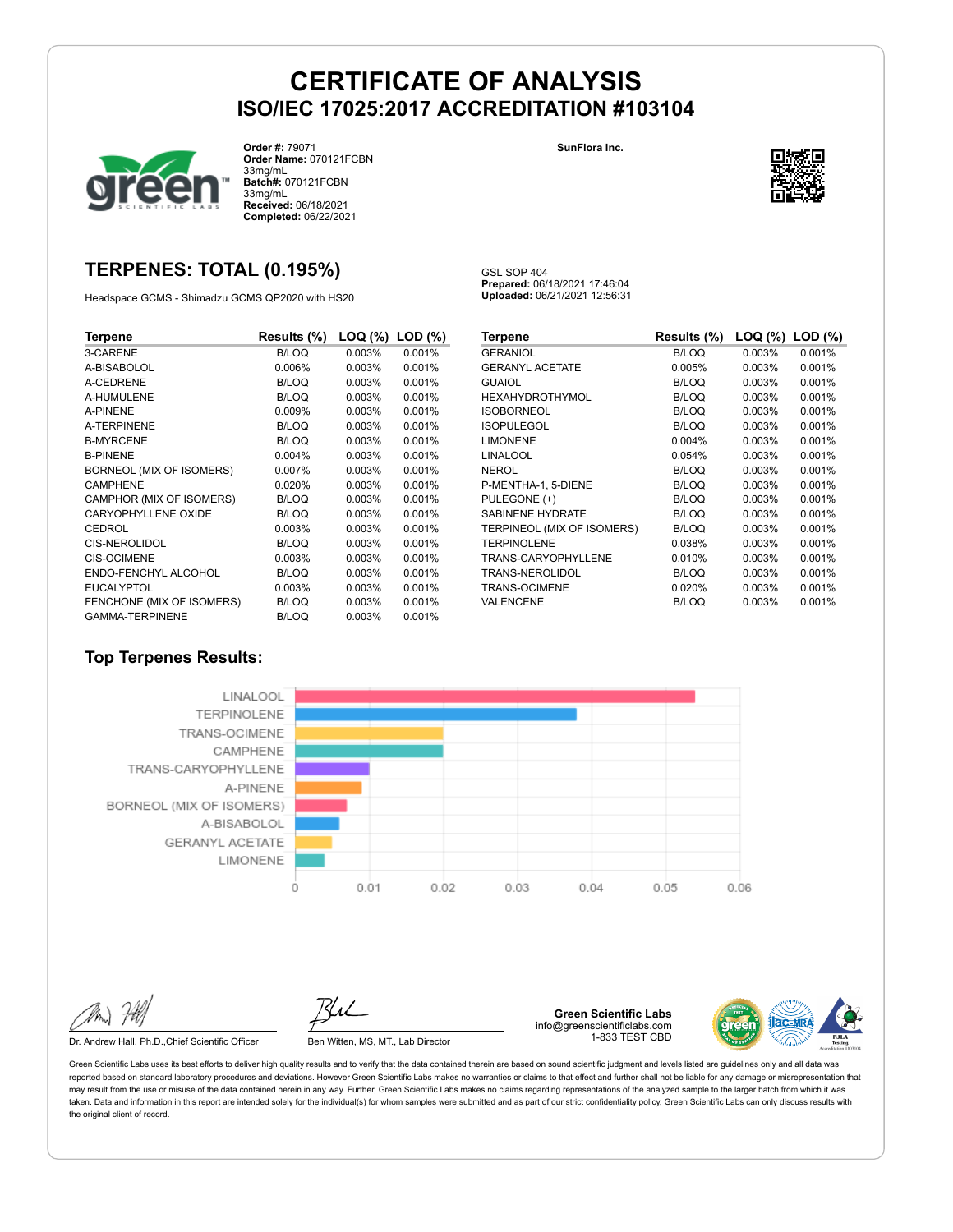

**Order #:** 79071 **Order Name:** 070121FCBN 33mg/mL **Batch#:** 070121FCBN 33mg/mL **Received:** 06/18/2021 **Completed:** 06/22/2021

**SunFlora Inc.**



### **PESTICIDE ANALYSIS:**

GSL SOP 401 **PREPARED:** 06/18/2021 17:34:56 **UPLOADED:** 06/21/2021 12:04:52

GCMS-MS - Shimadzu GCMS-TQ8040

| Pesticide           | <b>Action Level</b><br>(ppm) | Results<br>(ppm) | LOQ<br>(ppm) | LOD<br>(ppm) |
|---------------------|------------------------------|------------------|--------------|--------------|
| CAPTAN              | 3.000                        | N/D              | 0.003        | 0.001        |
| CHLORDANE           | 0.100                        | N/D              | 0.003        | 0.001        |
| <b>CHLORFENAPYR</b> | 0.100                        | N/D              | 0.003        | 0.001        |
| <b>COUMAPHOS</b>    | 0.100                        | N/D              | 0.003        | 0.001        |

|                                | <b>Action Level Results LOQ LOD</b> |                         |       |       |
|--------------------------------|-------------------------------------|-------------------------|-------|-------|
| Pesticide                      | (ppm)                               | $(ppm)$ $(ppm)$ $(ppm)$ |       |       |
| <b>CYFLUTHRIN</b>              | 1.000                               | N/D.                    | 0.003 | 0.001 |
| <b>CYPERMETHRIN</b>            | 1.000                               | N/D                     | 0.003 | 0.001 |
| <b>PENTACHLORONITROBENZENE</b> | 0.200                               | N/D                     | 0.003 | 0.001 |

LCMS-MS - Shimadzu LCMS-8060

| <b>Pesticide</b>           | <b>Action Level</b> | <b>Results</b> | LOQ   | LOD   |
|----------------------------|---------------------|----------------|-------|-------|
|                            | (ppm)               | (ppm)          | (ppm) | (ppm) |
| <b>ABAMECTIN B1A</b>       | 0.300               | N/D            | 0.005 | 0.001 |
| <b>ACEPHATE</b>            | 3.000               | N/D            | 0.001 | 0.001 |
| <b>ACEQUINOCYL</b>         | 2.000               | N/D            | 0.001 | 0.001 |
| <b>ACETAMIPRID</b>         | 3.000               | N/D            | 0.005 | 0.001 |
| <b>ALDICARB</b>            | 0.100               | N/D            | 0.005 | 0.001 |
| <b>AZOXYSTROBIN</b>        | 3.000               | N/D            | 0.001 | 0.001 |
| <b>BIFENAZATE</b>          | 3.000               | N/D            | 0.005 | 0.001 |
| <b>BIFENTHRIN</b>          | 0.500               | N/D            | 0.005 | 0.001 |
| <b>BOSCALID</b>            | 3.000               | N/D            | 0.005 | 0.001 |
| CARBARYL                   | 0.500               | N/D            | 0.003 | 0.001 |
| <b>CARBOFURAN</b>          | 0.100               | N/D            | 0.001 | 0.001 |
| <b>CHLORANTRANILIPROLE</b> | 3.000               | N/D            | 0.005 | 0.005 |
| <b>CHLORMEQUAT</b>         | 3.000               | N/D            | 0.025 | 0.025 |
| <b>CHLORIDE</b>            |                     |                |       |       |
| <b>CHLORPYRIFOS</b>        | 0.100               | N/D            | 0.001 | 0.001 |
| <b>CLOFENTEZINE</b>        | 0.500               | N/D            | 0.001 | 0.001 |
| <b>DAMINOZIDE</b>          | 0.100               | N/D            | 0.005 | 0.001 |
| <b>DIAZINON</b>            | 0.200               | N/D            | 0.001 | 0.001 |
| <b>DICHLORVOS</b>          | 0.100               | N/D            | 0.005 | 0.001 |
| <b>DIMETHOATE</b>          | 0.100               | N/D            | 0.001 | 0.001 |
| <b>DIMETHOMORPH</b>        | 3.000               | N/D            | 0.005 | 0.001 |
| <b>ETHOPROPHOS</b>         | 0.100               | N/D            | 0.001 | 0.001 |
| <b>ETOFENPROX</b>          | 0.100               | N/D            | 0.001 | 0.001 |
| <b>ETOXAZOLE</b>           | 1.500               | N/D            | 0.010 | 0.005 |
| <b>FENHEXAMID</b>          | 3.000               | N/D            | 0.005 | 0.001 |
| <b>FENOXYCARB</b>          | 0.100               | N/D            | 0.005 | 0.001 |
| <b>FENPYROXIMATE</b>       | 2.000               | N/D            | 0.001 | 0.001 |
| <b>FIPRONIL</b>            | 0.100               | N/D            | 0.003 | 0.001 |
| <b>FLONICAMID</b>          | 2.000               | N/D            | 0.025 | 0.010 |
| <b>FLUDIOXONIL</b>         | 3.000               | N/D            | 0.003 | 0.001 |
| <b>HEXYTHIAZOX</b>         | 2.000               | N/D            | 0.005 | 0.001 |

| <b>Pesticide</b>       | <b>Action Level</b> | <b>Results</b> | LOQ   | LOD   |
|------------------------|---------------------|----------------|-------|-------|
|                        | (ppm)               | (ppm)          | (ppm) | (ppm) |
| <b>IMAZALIL</b>        | 0.100               | N/D            | 0.005 | 0.001 |
| <b>IMIDACLOPRID</b>    | 3.000               | N/D            | 0.005 | 0.001 |
| <b>KRESOXIM-METHYL</b> | 1.000               | N/D            | 0.010 | 0.005 |
| <b>MALATHION</b>       | 2.000               | N/D            | 0.005 | 0.001 |
| METALAXYL              | 3.000               | N/D            | 0.001 | 0.001 |
| <b>METHIOCARB</b>      | 0.100               | N/D            | 0.005 | 0.001 |
| <b>METHOMYL</b>        | 0.100               | N/D            | 0.001 | 0.001 |
| <b>MEVINPHOS</b>       | 0.100               | N/D            | 0.001 | 0.001 |
| <b>MYCLOBUTANIL</b>    | 3.000               | N/D            | 0.005 | 0.001 |
| <b>NALED</b>           | 0.500               | N/D            | 0.005 | 0.001 |
| <b>OXAMYL</b>          | 0.500               | N/D            | 0.001 | 0.001 |
| <b>PACLOBUTRAZOL</b>   | 0.100               | N/D            | 0.005 | 0.001 |
| <b>PERMETHRINS</b>     | 1.000               | N/D            | 0.005 | 0.001 |
| PHOSMET                | 0.200               | N/D            | 0.005 | 0.001 |
| <b>PIPERONYL</b>       | 3.000               | N/D            | 0.001 | 0.001 |
| <b>BUTOXIDE</b>        |                     |                |       |       |
| <b>PRALLETHRIN</b>     | 0.400               | N/D            | 0.005 | 0.005 |
| <b>PROPICONAZOLE</b>   | 1.000               | N/D            | 0.010 | 0.005 |
| <b>PROPOXUR</b>        | 0.100               | N/D            | 0.001 | 0.001 |
| <b>PYRETHRINS</b>      | 1.000               | N/D            | 0.005 | 0.005 |
| (PYRETHRIN I)          |                     |                |       |       |
| <b>PYRIDABEN</b>       | 3.000               | N/D            | 0.005 | 0.001 |
| <b>SPINETORAM</b>      | 3.000               | N/D            | 0.001 | 0.001 |
| <b>SPINOSAD</b>        | 3.000               | N/D            | 0.001 | 0.001 |
| <b>SPIROMESIFEN</b>    | 3.000               | N/D            | 0.005 | 0.001 |
| <b>SPIROTETRAMAT</b>   | 3.000               | N/D            | 0.001 | 0.001 |
| SPIROXAMINE            | 0.100               | N/D            | 0.001 | 0.001 |
| <b>TEBUCONAZOLE</b>    | 1.000               | N/D            | 0.005 | 0.001 |
| <b>THIACLOPRID</b>     | 0.100               | N/D            | 0.001 | 0.001 |
| <b>THIAMETHOXAM</b>    | 1.000               | N/D            | 0.001 | 0.001 |
| <b>TRIFLOXYSTROBIN</b> | 3.000               | N/D            | 0.001 | 0.001 |

N/D = Not Detected, A/LOQ = Above LOQ Level, B/LOQ = Below LOQ Level, B/LOD = Below LOD Level

Dr. Andrew Hall, Ph.D., Chief Scientific Officer Ben Witten, MS, MT., Lab Director

**Green Scientific Labs** info@greenscientificlabs.com 1-833 TEST CBD

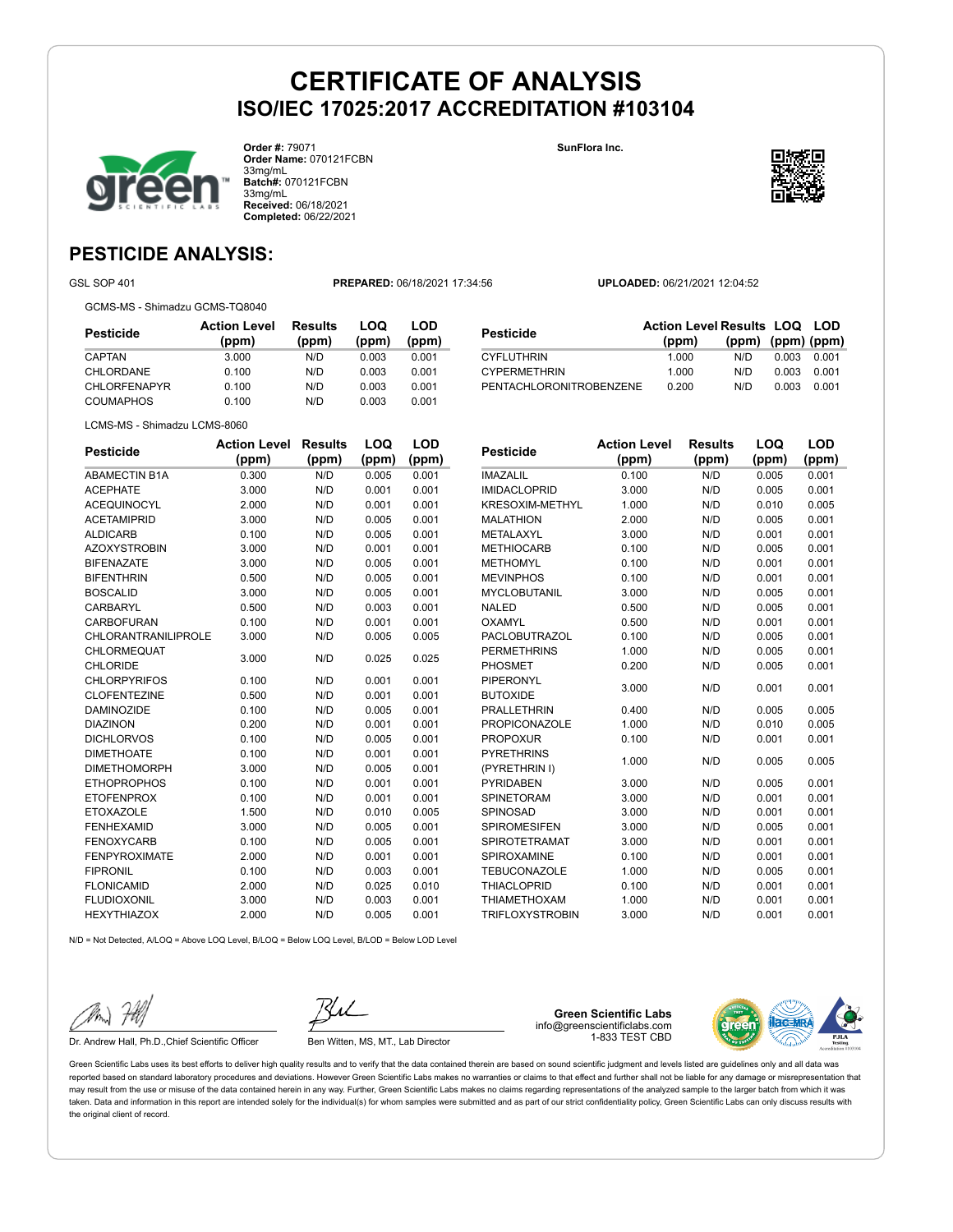

**Order #:** 79071 **Order Name:** 070121FCBN 33mg/mL **Batch#:** 070121FCBN 33mg/mL **Received:** 06/18/2021 **Completed:** 06/22/2021

**SunFlora Inc.**



### **RESIDUAL SOLVENTS:**

Headspace GCMS - Shimadzu GCMS QP2020 with HS20

#### GSL SOP 405

**Uploaded:** 06/21/2021 11:19:59

| <b>Residual Solvent</b>   | <b>Action Level (ppm)</b> | Results (ppm) | LOQ (ppm) | LOD (ppm)   |
|---------------------------|---------------------------|---------------|-----------|-------------|
| 1,1-DICHLOROETHENE        | 8                         | N/D           | 0.63      | 0.63        |
| 1,2- DICHLOROETHANE       | 2                         | N/D           | 0.12      | 0.02        |
| <b>ACETONE</b>            | 5,000                     | N/D           | 140       | 20          |
| <b>ACETONITRILE</b>       | 410                       | N/D           | 25        | 1           |
| <b>BENZENE</b>            |                           | N/D           |           | 0.5         |
| <b>BUTANE</b>             | 5,000                     | N/D           | 50        | 10          |
| <b>CHLOROFORM</b>         |                           | N/D           |           | 0.5         |
| CIS 1,2-DICHLOROETHENE    | 5                         | N/D           | 0.73      | 0.18        |
| <b>ETHANOL</b>            | 5,000                     | 349           | 140       | 20          |
| ETHYL ACETATE             | 5,000                     | N/D           | 140       | 20          |
| ETHYL ETHER               | 5,000                     | N/D           | 140       | 20          |
| ETHYLENE OXIDE            |                           | N/D           | $\Omega$  | $\mathbf 0$ |
| <b>ISOPROPYL ALCOHOL</b>  | 5,000                     | N/D           | 140       | 20          |
| <b>METHANOL</b>           | 3,000                     | N/D           | 100       | 20          |
| <b>METHYLENE CHLORIDE</b> | 125                       | N/D           | 0.15      | 0.15        |
| N-HEPTANE                 | 5,000                     | N/D           | 140       | 20          |
| N-HEXANE                  | 290                       | N/D           | 18        | 10          |
| <b>PENTANE</b>            | 5,000                     | N/D           | 140       | 20          |
| PROPANE                   | 5,000                     | N/D           | 20        | 1           |
| <b>TOLUENE</b>            | 890                       | N/D           | 53        |             |
| TRANS 1,2-DICHLOROETHENE  | 5                         | N/D           | 0.73      | 0.18        |
| <b>TRICHLOROETHENE</b>    |                           | N/D           |           | 0.5         |
| <b>XYLENES</b>            | 150                       | N/D           | 130       | 20          |

Dr. Andrew Hall, Ph.D., Chief Scientific Officer Ben Witten, MS, MT., Lab Director

**Green Scientific Labs** info@greenscientificlabs.com 1-833 TEST CBD

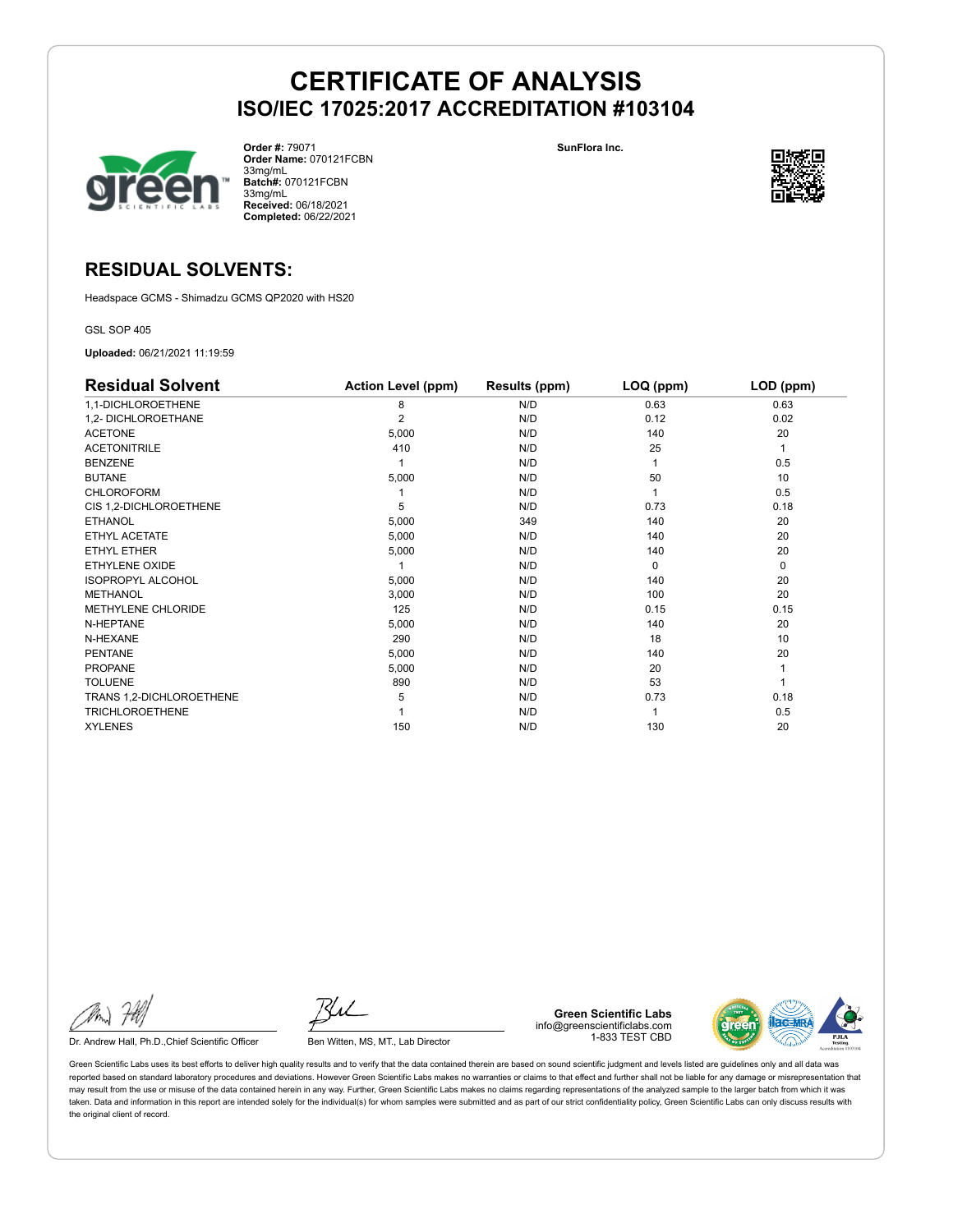

**Order #:** 79071 **Order Name:** 070121FCBN 33mg/mL **Batch#:** 070121FCBN 33mg/mL **Received:** 06/18/2021 **Completed:** 06/22/2021

**SunFlora Inc.**

**Microbial Analysis** GSL SOP 406 **Uploaded:** 06/21/2021 18:49:43



#### **Microbial Analysis:**

fa PCR - Agilent AriaMX

### **MICROBIAL ANALYSIS:**

PCR - Agilent AriaMX

| Test                   | <b>SOP</b> | Test Method | <b>Device Used</b> | <b>LOD</b>                          | Allowable<br>Criteria         | <b>Actual Result Pass/Fail</b> |             |
|------------------------|------------|-------------|--------------------|-------------------------------------|-------------------------------|--------------------------------|-------------|
| TOTAL YEAST AND MOLD   | 406.01     | USP 61/62+  | <b>ARIAMX PCR</b>  | CFU/G BY<br><b>SAMPLE</b><br>TYPE** | 1.000 CFU/G                   | NOT DETECTED                   | <b>PASS</b> |
| LISTERIA MONOCYTOGENES | 406.01     |             | <b>ARIAMX PCR</b>  | 2 COPIES OF<br><b>DNA</b>           | PRESENCE/ABSENT NOT DETECTED  |                                | <b>PASS</b> |
| STEC E. COLI*          | 406.01     | USP 61/62+  | <b>ARIAMX PCR</b>  | 1 CFU/G**                           | DETECT/NOT<br><b>DETECTED</b> | NOT DETECTED                   | <b>PASS</b> |
| PATHOGENIC E. COLI     | 406.01     | USP 61/62+  | <b>ARIAMX PCR</b>  | 1 CFU/G**                           | DETECT/NOT<br><b>DETECTED</b> | NOT DETECTED                   | <b>PASS</b> |
| SALMONELLA*            | 406.01     | USP 61/62+  | <b>ARIAMX PCR</b>  | 1 CFU/G**                           | DETECT/NOT<br><b>DETECTED</b> | NOT DETECTED                   | <b>PASS</b> |

† USP 61 (enumeration of bacteria TAC, TYM, and ENT/Coliform), USP 62 (identifying specific species E.coli Aspergillus etc)

\* STEC and Salmonella run as Multiplex \*\* CFU/g Calculation based on MIP/Extract matrix

\*\*\* Flavus = 2 Copies of DNA / Fumigatis = 2 Copies of DNA Niger = 20 Copies of DNA / Terrus = 10 copies of DNA

Dr. Andrew Hall, Ph.D., Chief Scientific Officer Ben Witten, MS, MT., Lab Director

**Green Scientific Labs** info@greenscientificlabs.com 1-833 TEST CBD